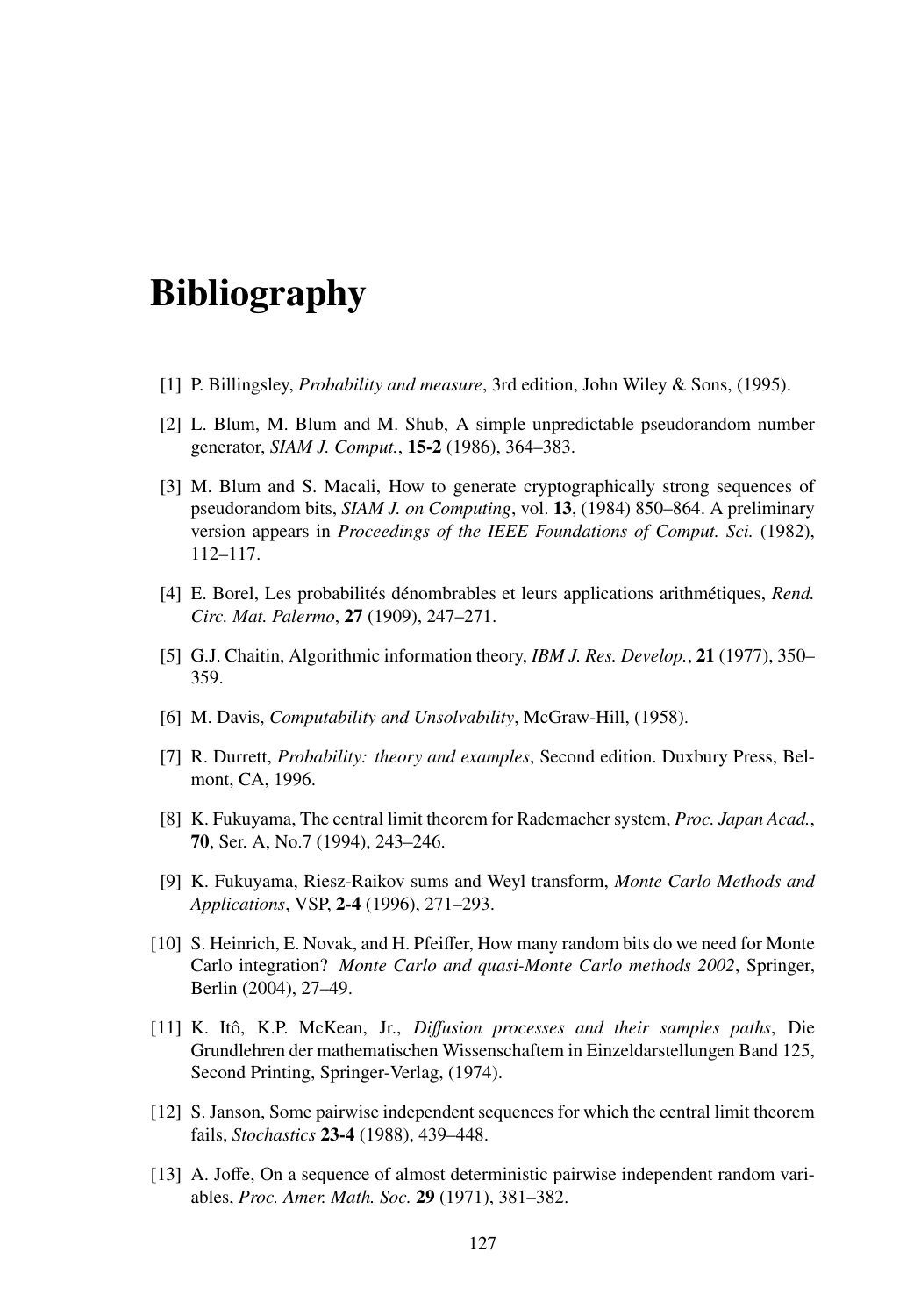- [14] A. Joffe, On a set of almost deterministic *k*-independent random variables *Ann. Probability* 2-1 (1974), 161–162.
- [15] M. Kac, On the distribution of values of sums of type  $\sum f(2^k t)$ , *Ann. Math.*, 47 (1946), 33–49.
- [16] M.H. Kalos and P.A. Whitlock, *Monte Carlo methods*, Vol.I Basics. John Wiley & Sons, Inc., New York, (1986).
- [17] D.E. Knuth, *The Art of Computer Programming*, 3rd ed., Volume 2, Chapter 3, *Random numbers*, Addison-Wesley, (1997).
- [18] A.N. Kolmogorov, On tables of random numbers, *Sankhyā, Indian J. Statist. Ser. A* 25 (1963) 369–376.
- [19] A.N. Kolmogorov, Three approaches to the definition of the concept "quantity of information". (Russian) *Problemy Peredaˇci Informacii* 1 (1965) vyp. 1, 3–11.
- [20] A.N. Kolmogorov, Logical basis for information theory and probability theory, *IEEE Trans. on Inform. Theo.*, vol.IT-14-5, Sept. (1968), 662–664.
- [21] A.N. Kolmogorov, *Selected works of A. N. Kolmogorov. Vol. III. Information theory and the theory of algorithms*, Edited by A. N. Shiryayev [A. N. Shiryaev]. Translated from the 1987 Russian original by A. B. Sossinsky. Mathematics and its Applications (Soviet Series), 27. Kluwer Academic Publishers Group, Dordrecht, (1993)  $xxvi+275$  pp.
- [22] L. Kuipers and H. Niederreiter, *Uniform distribution of sequences*, Interscience, (1974).
- [23] M. Li and P. Vitányi, An introduction to Kolmogorov complexity and its applications, 2nd ed. Graduate Texts in Computer Science. Springer-Verlag, New York, (1997).
- [24] M. Luby, *Pseudorandomness and cryptographic applications*, Princeton Computer Science Notes, Princeton University Press, (1996).
- [25] G. Maruyama, On an asymptotic property of a gap sequence, *Kˆodai Math. Sem. Rep.* 1950 (1950), 31–32.
- [26] P. Martin-Löf, The definition of random sequences, *Inform. Control*, **7** (1966), 602– 619.
- [27] M. Matsumoto and T. Nishimura, Mersenne twister: a 623-dimensionally equidistributed uniform pseudorandom number generator, *ACM. Trans. Model. Comput. Simul.*, 8-1, (1998), 3–30.
- [28] J. von Neumann, Various techniques used in connection with random digits, *U.S. Natl. Bur. Stand. Appl. Math. Ser.*, 12 (1951), 36–38.
- [29] H. Niederreiter, Quasi-Monte Carlo methods and pseudorandom numbers, *Bull. Amer. Math. Soc.*, 84 (1978), 957–1041.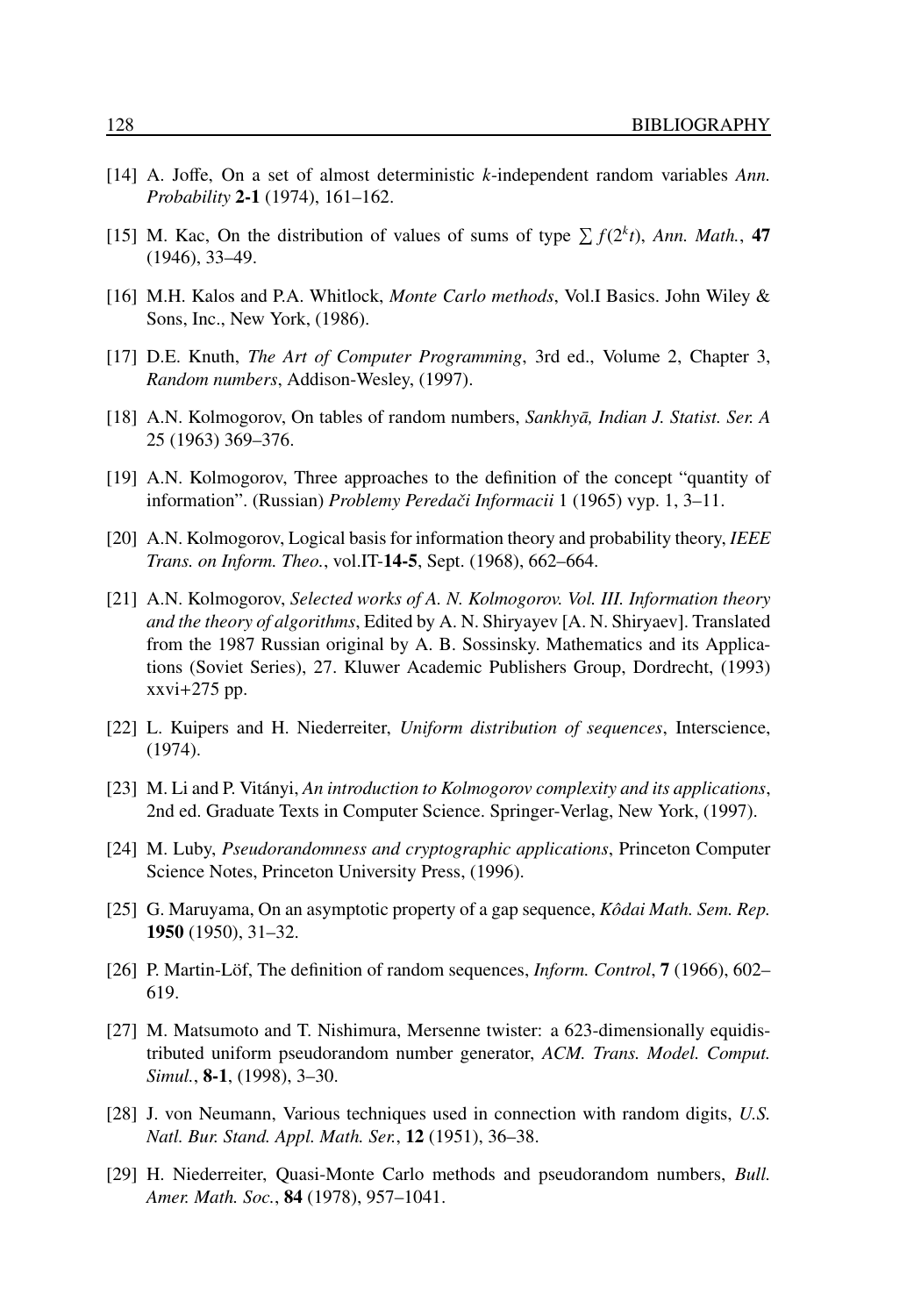- [30] K.R. Parthasarathy, *Probability measure on metric spaces*, Academic Press, (1967).
- [31] H. Pfeiffer, *Monte Carlo methods with few random bits*, Dissertation zur Erlangung des akademischen Grades doctor rerum naturalium (Dr. rer. nat.), vorgelegt dem Rat der Fakultät für Mathematik und Informatik der Friedrich-Schiller-Universität Jena, 2005.
- [32] J.R. Shoenfield, *Mathematical Logic*, Addison-Wesley, (1967).
- [33] Ya.G. Sinai, *Probability Theory An Introductory Course*, Springer Textbook, 1992.
- [34] I.M. Sobol', *A Primer for the Monte Carlo Method*, CRC Press, (1994).
- [35] H. Steinhaus, Sur la probabilité de la convergence de séries, *Studia Math.*, 2 (1930), 21–39.
- [36] D.R. Stinson, *Cryptography (Theory and practice)*, CRC Press, (1995).
- [37] H. Sugita, Pseudo-random number generator by means of irrational rotation, *Monte Carlo Methods and Applications*, VSP, 1-1 (1995), 35–57.
- [38] H. Sugita, Robust numerical integration and pairwise independent random variables, *Jour. Comput. Appl. Math.*, 139 (2002), 1–8.
- [39] H. Sugita, Dynamic random Weyl sampling for drastic reduction of randomness in Monte Carlo integration, *Math. Comput. Simulation*, 62 (2003), 529–537.
- [40] H. Sugita, Numerical integration of complicated functions and random sampling (in Japanese), "Sugaku", 56-1, Iwanami-shoten (2004), 1–17.(English translation, *SUGAKU EXPOSITIONS*, 19-2, AMS, December 2006, 153–169.)
- [41] H. Sugita, An analytic approach to secure pseudorandom generation, *Proceedings of 2003 Ritsumeikan Symposium on Stochastic Processes and its Applications to Mathematical Finance*, World Scientific, (2004), 355–368.
- [42] H. Sugita, Security of Pseudo-random Generator and Monte Carlo Method, *Monte Carlo Methods and Appl.*, 10-3, VSP, (2004), 609–615.
- [43] H. Sugita, The Random Sampler, available at; http://homepage.mac.com/hiroshi sugita/mathematics.html.
- [44] H. Sugita and S. Takanobu, Random Weyl sampling for robust numerical integration of complicated functions, *Monte Carlo Methods and Appl.*, 6-1, VSP, (1999), 27–48.
- [45] M. Takahashi, *Theory of computation (Computability and* λ*-calculus)*, Kindai-Kagaku sha, (*Japanese*)(1991).
- [46] S. Takanobu, On the strong-mixing property of skew product of binary transformation on 2-dimensional torus by irrational rotation, *Tokyo J. Math.* 25-1 (2002), 1–15.